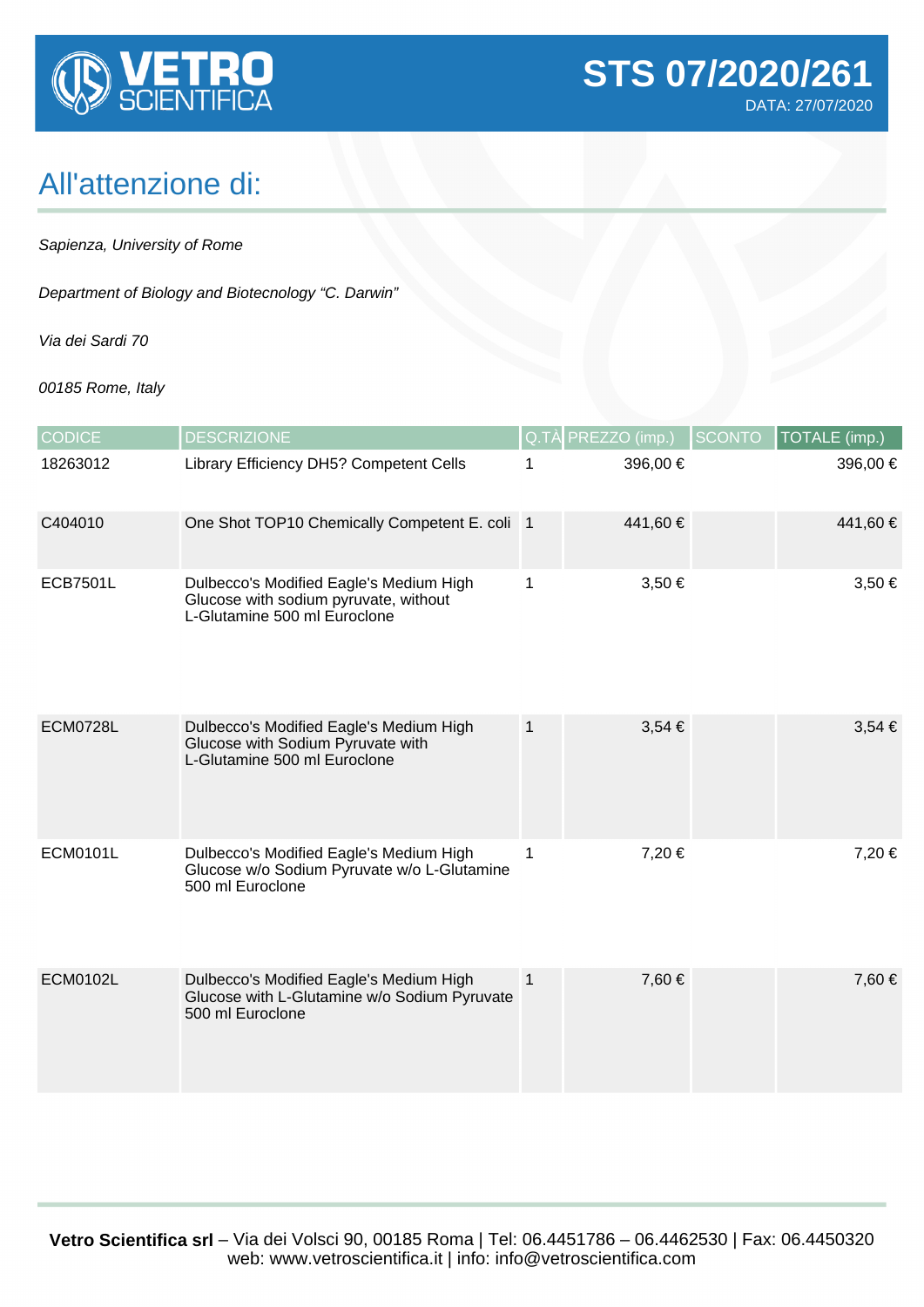

**STS 07/2020/261**

DATA: 27/07/2020

| <b>CODICE</b>   | <b>DESCRIZIONE</b>                                                                                                                                                        |                | Q.TÀ PREZZO (imp.) | <b>SCONTO</b> | TOTALE (imp.) |
|-----------------|---------------------------------------------------------------------------------------------------------------------------------------------------------------------------|----------------|--------------------|---------------|---------------|
| <b>ECM0103L</b> | Dulbecco's Modified Eagle's Medium High<br>Glucose with stable L-Glutamine 500 ml                                                                                         | 1              | 5,70 €             |               | 5,70 €        |
| <b>ECB4053L</b> | Dulbecco's Phosphate Buffered Saline 500 ml<br>Euroclone                                                                                                                  | $\overline{1}$ | 5,30 €             |               | 5,30 €        |
| <b>ECB4004L</b> | Dulbecco's Phosphate Buffer Saline w/o<br>Calcium w/o Magnesium 500 ml Euroclone                                                                                          | 1              | $3,24 \in$         |               | $3,24 \in$    |
| ECB3053D        | Recombinant Trypsin-EDTA 1X in PBS w/o<br>Calcium w/o Magnesium w/o Phenol Red 100<br>ml Euroclone                                                                        | $\mathbf{1}$   | 25,92 €            |               | 25,92 €       |
| <b>ECM0920D</b> | TRYPSIN 0.05% EDTA 0.02 WITH PHENOL<br>RED, 100ML Euroclone                                                                                                               | 1              | 5,40 €             |               | 5,40 €        |
| ECB3051D        | Trypsin 2.5% in HBSS w/o Calcium w/o<br>Magnesium w/o Phenol Red, w Sodium<br>Bicarbonate 100 ml Euroclone                                                                | $\mathbf{1}$   | $9,30 \in$         |               | $9,30 \in$    |
| ENT1090001      | Cytochalasin D #BML-T109-0001 1 mg, Enzo<br>Life Sciences                                                                                                                 | 1              | 118,00 €           |               | 118,00 €      |
| <b>BM0202S</b>  | T4 DNA Ligase - 20.000 units New England<br>Biolabs (contiene T4 DNA Ligase; T4 DNA<br>Ligase Buffer (10X); Vector DNA (4 kb); Insert<br>DNA (1 kb); Nuclease-free water) | $\mathbf 1$    | 121,18 €           |               | 121,18 €      |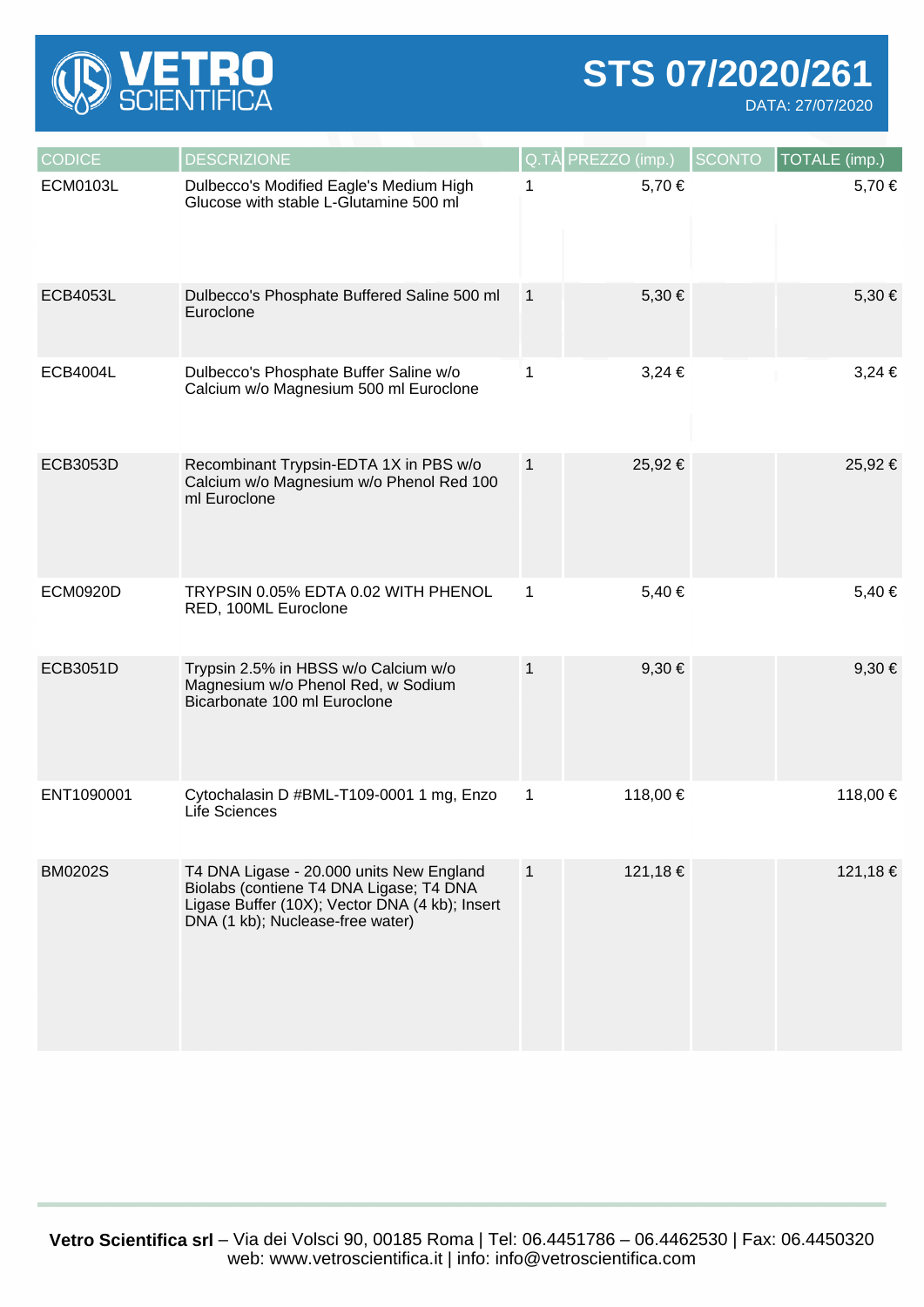

**STS 07/2020/261**

DATA: 27/07/2020

| <b>CODICE</b>    | <b>DESCRIZIONE</b>                                                                                |                  | Q.TÀ PREZZO (imp.) | <b>SCONTO</b> | TOTALE (imp.) |
|------------------|---------------------------------------------------------------------------------------------------|------------------|--------------------|---------------|---------------|
| 664 160          | CELL CULTURE DISH, PS, 100/20<br>MM, VENTS, CELLSTAR® TC, STERILE, 15<br>PCS./BAG Greiner Bio One |                  | 67,80 €            |               | 67,80 €       |
| H 0030 120 086   | Eppendorf Safe-Lock 3815/ provette da 1,5 ml/<br>1000 pz                                          | $\blacksquare$ 1 | 43,40 €            |               | 43,40 €       |
| <b>PG15N</b>     | Provette da 1,5 ml/ 1000 pz Euroclone                                                             | 1                | 12,75 €            |               | 12,75 €       |
| GEH10600023      | Amersham™ Hybond™ membrane 0.45µm<br>PVDF 300mm*4m 1 roll/PK                                      | $\mathbf{1}$     | 262,00 €           |               | 262,00 €      |
|                  | HPA028929-100UL Anti-SRCAP antibody produced in rabbit 100 ?L 1                                   |                  | 378,44 €           |               | 378,44 €      |
| T240-DX          | Tubulin protein (>99% pure): porcine brain 10<br>mg                                               | $\overline{1}$   | 1324,80 €          |               | 1324,80 €     |
| <b>BST06-001</b> | GTP: 100mM stock 100 ul                                                                           | 1                | 106,80 €           |               | 106,80 €      |
| T1020S           | Monarch <sup>™</sup> DNA Gel Extraction Kit - 50 preps<br><b>New England Biolabs</b>              | $\mathbf{1}$     | 99,00 €            |               | 99,00 €       |
| T1030S           | Monarch™ PCR & DNA Cleanup Kit (5ug) - 50<br>preps New England Biolabs                            | $\overline{1}$   | 99,00 €            |               | 99,00 €       |
| T1010S           | Monarch™ Plasmid Miniprep Kit - 50 preps<br><b>New England Biolabs</b>                            | $\mathbf{1}$     | 84,38 €            |               | 84,38 €       |
| sc-166323        | TIP60 Anticorpo (C-7) 200 µg/ml                                                                   | 1                | 315,00 €           |               | 315,00 €      |
| ab176757         | Phalloidin-iFluor 594 Reagent                                                                     | $\mathbf{1}$     | 242,75 €           |               | 242,75 €      |
| sc-363795        | Phalloidin CruzFluor <sup>™</sup> 594 Conjugate, 300<br>tests                                     | 1                | 213,60 €           |               | 213,60 €      |
| <b>CY-SC001</b>  | SiR-Actin Kit 50 nmol                                                                             | $\mathbf 1$      | 560,40 €           |               | 560,40 €      |